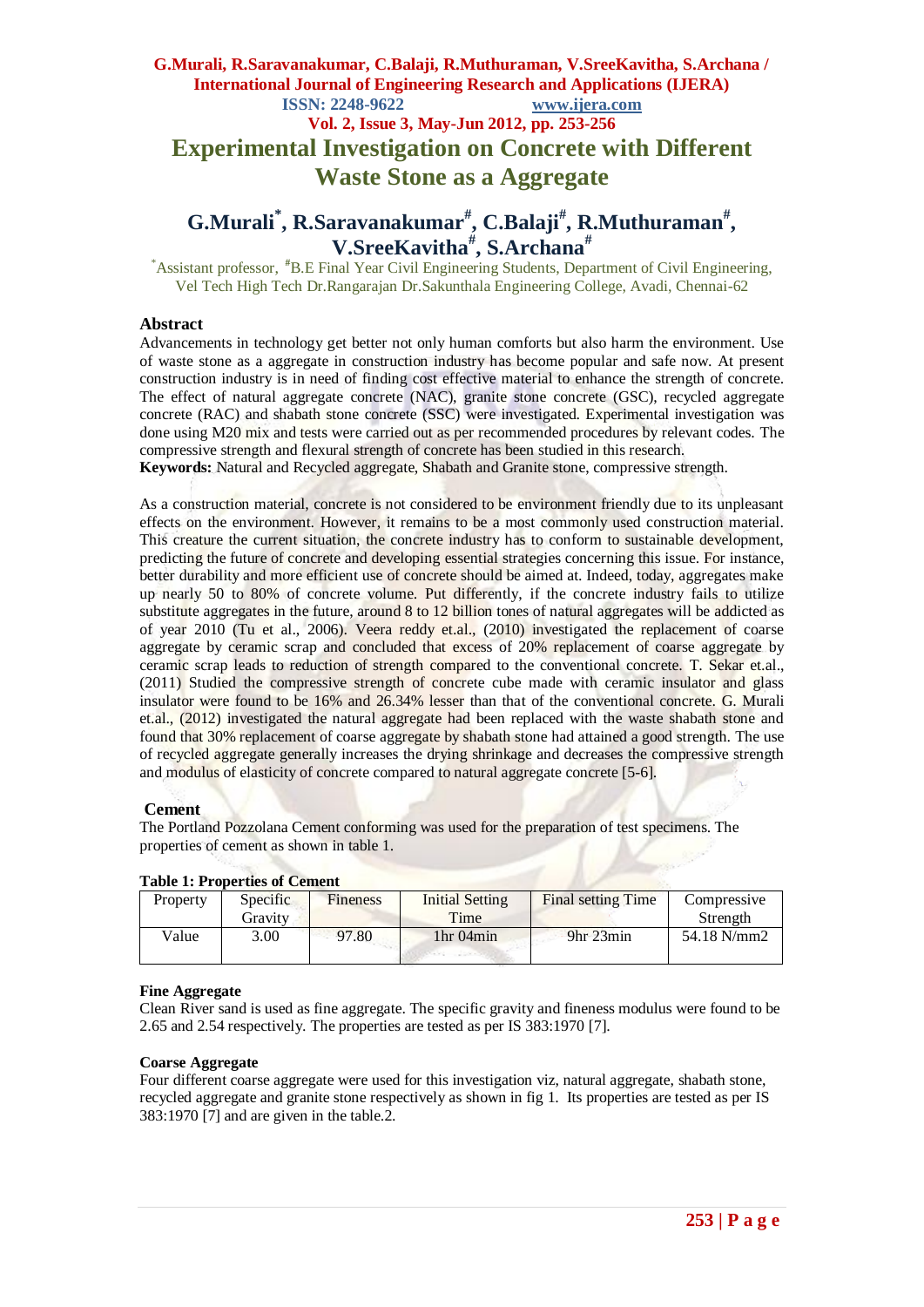# **G.Murali, R.Saravanakumar, C.Balaji, R.Muthuraman, V.SreeKavitha, S.Archana / International Journal of Engineering Research and Applications (IJERA) ISSN: 2248-9622 www.ijera.com**

**Vol. 2, Issue 3, May-Jun 2012, pp. 253-256**



Fig1 Broken granite, Shabath stone and Recycled aggregate.

#### **Table 2: Properties of Coarse Aggregate**

TYC

|          | Tuble 2. 11 operator of Course 11551 egale | Crushing value<br>Water absorption<br>Impact value<br>$\%$ |  |      |  |
|----------|--------------------------------------------|------------------------------------------------------------|--|------|--|
| S.No     | Type of aggregate                          |                                                            |  |      |  |
|          | <b>NAC</b>                                 | $\cdot$                                                    |  | 0.55 |  |
| <u>.</u> | <b>RAC</b>                                 | . O                                                        |  | 0.95 |  |
| J.       | <b>SSC</b>                                 |                                                            |  | 0.84 |  |
| т.       | GSC                                        |                                                            |  |      |  |

### **MIX PROPORTIONS**

The concrete mix is designed as per IS  $10262 - 2009$  [8] and IS 456-2000 [9] for the normal concrete. The grade of concrete which we adopted was M20 with the water cement ratio of 0.45.

### **TEST SPECIMENS**

Cubes of size 150mm X150mm X150 mm and prisms of size100mmX100mmX500 mm were prepared using the standard moulds. The samples are casted using the four different aggregate. The samples are demoulded after 24 hours from casting and kept in a water tank for 28 days curing. A total of 24 specimens are casted for testing the properties such as compressive strength, and flexural strength. The details of the specimen and their notations are given below in table.3.

| <b>Table: 3. List of Specimens</b> |                   |               |              |  |  |  |
|------------------------------------|-------------------|---------------|--------------|--|--|--|
| S.No                               | Type of aggregate | Cube $(no's)$ | Prism (no's) |  |  |  |
|                                    |                   |               |              |  |  |  |
|                                    | RA                |               |              |  |  |  |
|                                    |                   |               |              |  |  |  |
|                                    |                   |               |              |  |  |  |



Fig. 2 Compressive strength Vs Various aggregate concrete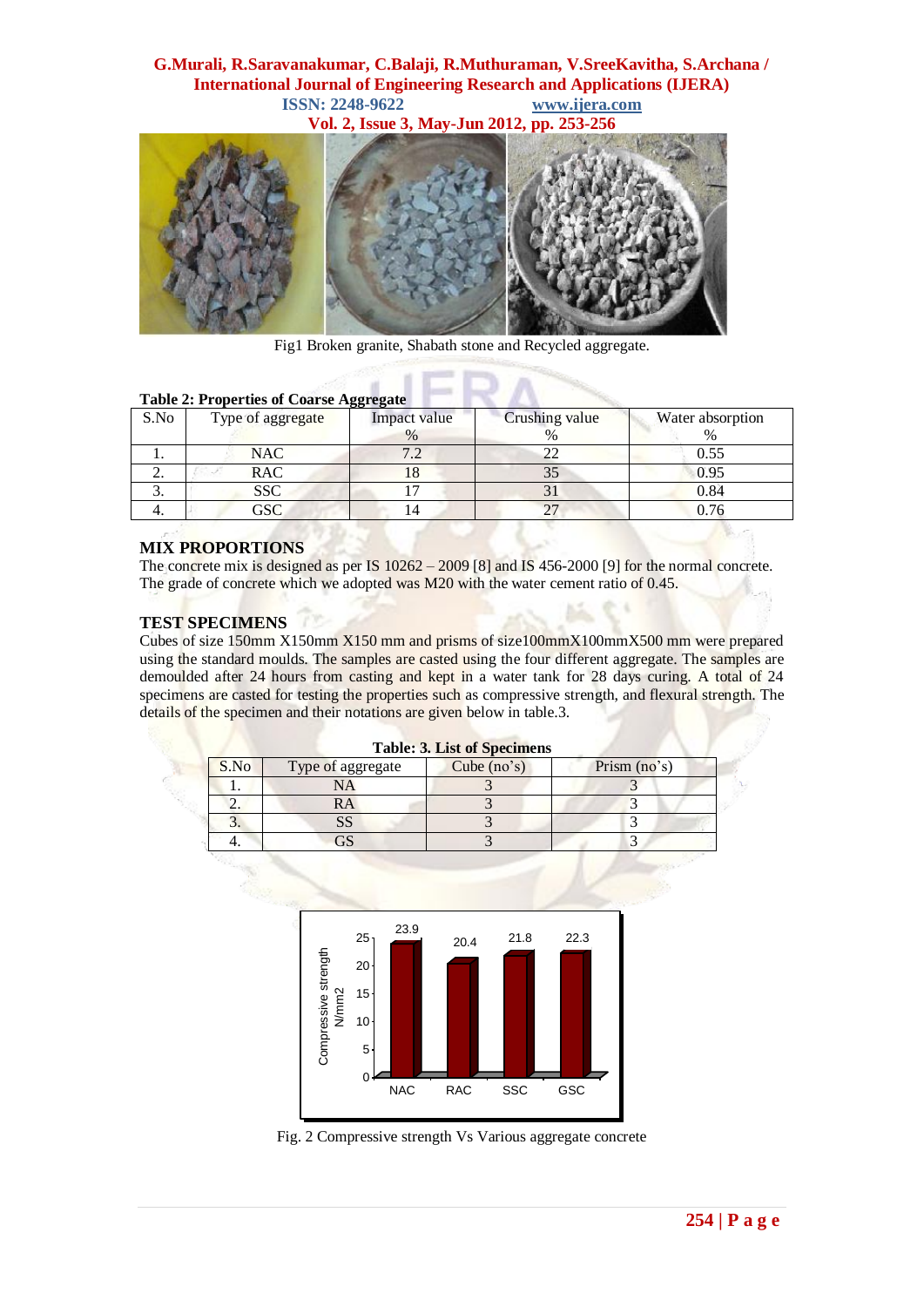#### **G.Murali, R.Saravanakumar, C.Balaji, R.Muthuraman, V.SreeKavitha, S.Archana / International Journal of Engineering Research and Applications (IJERA) ISSN: 2248-9622 www.ijera.com**



Fig.3 Flexural Strength Vs Various aggregate concrete



Fig.4 Split Tensile Strength Vs Various aggregate concrete



Fig 4. Failure pattern of cube and prism

### **RESULTS AND DISCUSSIONS:**

It can be observed from the Fig.2 the compressive strength of NAC is found to be 23.9N/mm<sup>2</sup>. Moreover the compressive strength of RAC, SSC and GSC were decreased by 14.64%, 8.78% and 6.69% respectively than that of the NAC. Similarly the Flexure strength of NAC is found to be 3.25N/mm<sup>2</sup> . The Flexure strength of RAC, SSC and GSC was decreased by 10.15%, 7.38% and 4% than that of the NAC, are depicted in fig 3. The fig 4 shows that the Split Tensile Strength of RAC, SSC and GSC were decreased by 14.52%, 8.71% and 5.39% than that of the NAC. Above 3 cases, the strength of Recycled Aggregate Concrete was found to be lower than that of the other aggregates mentioned above.

#### **CONCLUSION:**

Based on the results obtained from the experiments, the following conclusions are drawn:

The test result shows that the Compressive, Split Tensile and Flexure Strength of RAC were found to be lower than RAC, SSC and GSC. The Strength of GSC showed better performance than NAC and